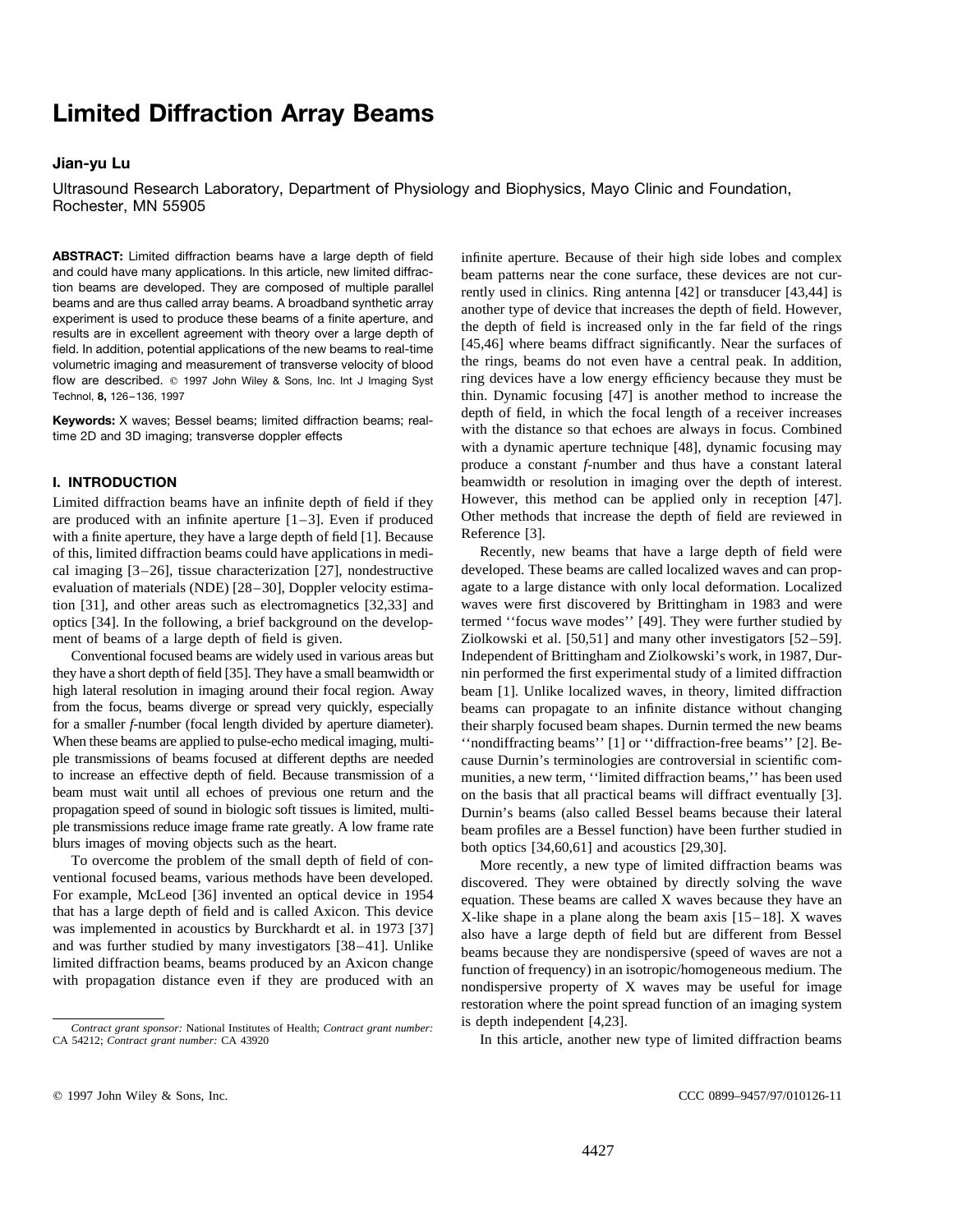is developed. These beams are called array beams because they are composed of multiple parallel sub-beams that form an array pattern in a plane perpendicular to the beam axis. A broadband synthetic array experiment was developed to produce these beams of a finite aperture, and results are in excellent agreement with those of theoretical beams over a large depth of field. In addition, potential applications of these beams to real-time volumetric imaging [62–67] and the measurement of transverse velocity of blood flow [31,68,69] are described.

In this section, array beams will be derived from a general limited diffraction solution of an *N*-dimensional wave equation.

**A. Limited Diffraction Solutions.** The *N*-dimensional isotropic/homogeneous scalar wave equation is given by [70]

$$
\left[\sum_{j=1}^{N} \frac{\partial^2}{\partial x_j^2} - \frac{1}{c^2} \frac{\partial^2}{\partial t^2}\right] \Phi = 0, \tag{1}
$$

an *N*-dimensional space, *t* is time, *N* is an integer that is  $>0$ , *c n* = 0 in Equation (8), where  $\Phi_{J_0}$  is called the *zeroth*-order Bessel is a constant, and  $\Phi = \Phi(x_1, x_2, \dots, x_N; t)$  is an *N*-dimensional beam is a constant, and  $\Psi = \Psi(x_1, x_2, \dots, x_N; t)$  is an *N*-dimensional beam. To see the trend of beam patterns of (8) with *m*, two wave field.

we field.<br>One family of solutions of Equation (1) is given by [4]<br>Transverse patterns of  $\left| \Phi \right|_{m}$  *A*  $\pi$ 

$$
\Phi(x_1, x_2, \ldots, x_N; t) = f(s), \tag{2}
$$

$$
s = \sum_{j=1}^{N-1} D_j x_j + D_N (x_N - c_1 t), \quad (N \ge 1), \tag{3}
$$

$$
c_1 = c \sqrt{1 + \sum_{j=1}^{N-1} D_j^2 / D_N^2}, \quad (N \ge 1). \tag{4}
$$

If  $c_1$  is real, Equation (2) and its linear combinations represent obtains four different *s*: limited diffraction solutions of Equation (1).

**B. Bessel Array Beams.** If  $N = 3$ , Equation (1) is a threedimensional wave equation. Assume that  $x_1 = x$ ,  $x_2 = y$ ,  $x_3 = z$ ,  $D_1 = -i\alpha \cos \theta$ ,  $D_2 = -i\alpha \sin \theta$ , and  $D_3 = i\beta$ , where  $\alpha$  is a constant,  $\theta$  is a free parameter, and  $\beta = \sqrt{k^2 - \alpha^2} > 0$ , where (9)  $k = \omega/c$  is the wave number and  $\omega$  is the angular frequency, from Equation (3) one obtains

$$
s = -i\alpha(x\cos\theta + y\sin\theta) + i\beta(z - c_1t),
$$
 (5) where

$$
c_1 = c\sqrt{1 + \alpha^2/\beta^2} = \omega/\beta.
$$
 (6)

order Bessel beams [15,1]

$$
\Phi_{J_n}(s) = \frac{1}{2\pi} \int_{-\pi}^{\pi} A(\theta) f(s) \, d\theta
$$
\n
$$
= J_n(\alpha r) e^{i(\beta z - \omega t + n\phi)}, \tag{7}
$$

 $n$ <sub>e</sub>in $\theta$ means ''*n*th-order Bessel beams,''  $J_n(\cdot)$  is the *n*th-order Bessel  $\sqrt{x^2 + y^2}$  and  $\phi = \tan^{-1}(y)$  $\lambda$ ) are variables in the polar coordinates.

**II. THEORY** Taking the *m*th-derivative of Equation (7) in terms of both variables *x* and *y*, one obtains the Bessel array beams

$$
\Phi_{J_n^m}^{A}(r, \phi, z - c_1 t) = \frac{\partial^{2m}}{\partial x^m \partial y^m} \Phi_{J_n}(r, \phi, z - c_1 t), \quad (8)
$$

where the superscript ''*A<sub>m</sub>*'' means ''*m*th-derivative array  $\left[\sum_{i=1}^{N} \frac{\partial^2}{\partial x_i^2} - \frac{1}{c^2} \frac{\partial^2}{\partial t^2}\right] \Phi = 0,$  (1) beams,'' and *m* is an even integer that is >0. It is noticed that  $\Phi_{\mathcal{A}_m^m}^{\text{beam}}$  in Equation (8) is also a solution to the wave equation (1) [this can be verified by directly inserting Eq. (8) into (1), exchanging the order of derivatives, and then using the fact that  $\Phi_{J_n}$  is a where  $x_j$ ,  $(j = 1, 2, \ldots, N)$ , represent rectangular coordinates in solution to (1)]. For simplicity, in the following we assume that

Transverse patterns of  $|\Phi_{J_0^m}^A(r, \phi, z - c_1t)|$ ,  $(r \le D/2)$ , at  $z =$  $c_1 t$  for  $m = 4$  and 10 are shown in the panels (a) and (b) respectively, of Figure 1, where  $D = 50$  mm is the diameter of the aperture. It is seen that as *m* increases, the number of beam grids where increases, too. Theoretically, if  $D \to \infty$ , the field patterns shown in Figure 1(a) and 1(b) will stay forever as the beams propagate to an infinite distance (nondiffracting).

and where  $D_j$  are complex coefficients that are independent of<br>the spatial and time variables  $(x_j$  ( $j = 1, 2, ..., N$ ) and  $t$ ),  $f(s)$  is<br>any well-behaved complex function of  $s$ , and<br> $x_2 = y$ ,  $x_3 = z$ ,  $D_1 = \pm ik_x$ ,  $D_2 = \pm ik_y$ ,  $k_y$  are the *x* and *y* components of the vector wave number **k** =  $({\pm}k_x, {\pm}k_y, k_z)$ , respectively, where  $``{\pm}"$  means that either the  $N<sub>N</sub>$ ,  $(N \ge 1)$ . (4)  $(\pm \lambda_x, \pm \lambda_y, \lambda_z)$ , respectively, where  $\Sigma$  means that enter the plus or minus sign can be selected, and where  $k<sub>z</sub> =$  $\sqrt{k^2 - k_x^2 - k_y^2} > 0$  and  $k = |\mathbf{k}| = \omega/c$ , from Equation (3), one

$$
\begin{cases}\ns_1 = +ik_x x + ik_y y + ik_z (z - c_1 t), \\
s_2 = -ik_x x + ik_y y + ik_z (z - c_1 t), \\
s_3 = +ik_x x - ik_y y + ik_z (z - c_1 t), \\
s_4 = -ik_x x - ik_y y + ik_z (z - c_1 t),\n\end{cases}
$$
\n(9)

where 
$$
c_1 = c\sqrt{1 + (k_x^2 + k_y^2)/k_z^2} = \omega/k_z.
$$
 (10)

Substituting Equation (9) into (2) and using the following Let  $f(s) = e^s$  and integrate  $f(s)$  over  $\theta$ , one obtains the *n*th-<br>linear combination,  $\{[f(s_1) + f(s_2)]/2 + [f(s_3) + f(s_4)]/2\}/2$ , where  $f(s_i) = e^{s_i}$  ( $j = 1, 2, 3, 4$ ), one obtains grid array beams: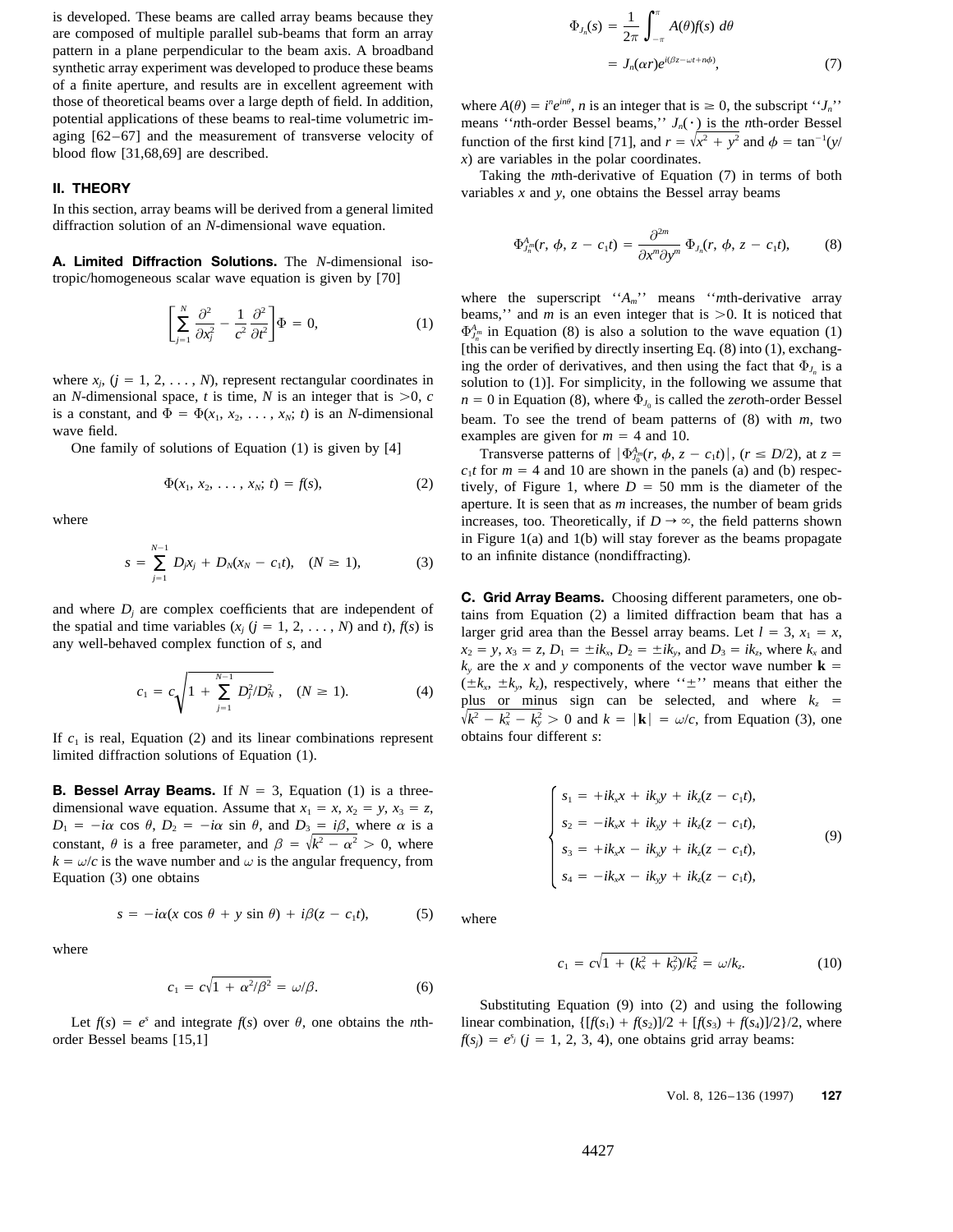

**Figure 1.** Limited diffraction array beams obtained from the theoretical solutions of the wave Equation (1): (a) Fourth-derivative Bessel array beam; (b) 10th-derivative Bessel array beam, (c) grid array beam, and (d) layered array beam. These beams are shown in a diameter of 50 mm. The parameter of the beams ( $\alpha=$  1202.45 m<sup>-1</sup>, and  $k_x$  =  $k_y$  = 870.45 m<sup>-1</sup>) are chosen so that their grid sizes are comparable. The images shown in the panels are the peak of the absolute values of the beams at every point (*x*, *y*) in a plane perpendicular to the propagation axis of the beams (e.g., at  $z = c_1 t$ ) and are displayed from 0 to 1 in 256 gray-scales.

$$
\Phi_G(x, y, z - c_1 t) = (\cos k_x x)(\cos k_y y)e^{ik_z(z - c_1 t)}, \qquad (11) \qquad c_1 = c
$$

in Equation (11) at  $z = c_1 t$  is shown in Figure 1(c) with the linear combination,  $[f(s_1) + f(s_2)]$  parameter  $k_x = k_y = 870.45$  m<sup>-1</sup> (*D* = 50 mm). one obtains layered array beams:

**D. Layered Array Beams.** Solving a two-dimensional wave equation  $[N = 2$  in Eq. (1)], one obtains layered array beams. Let  $x_1 = x$ ,  $x_2 = z$ ,  $D_1 = \pm ik_x$ , and  $D_2 = ik_z$ , where  $k_x$  is the  $x$  where the subscript "L" means "layered." It is noted that the component of the vector wave number  $\mathbf{k} = (\pm k_x, k_z)$ , where the subscript "L" means "laye  $\sqrt{k^2 - k_x^2}$ 

$$
\begin{cases}\ns_1 = +ik_x x + ik_z (z - c_1 t), \\
s_2 = -ik_x x + ik_z (z - c_1 t),\n\end{cases}
$$
\n(12)

$$
c_1 = c\sqrt{1 + k_x^2/k_z^2} = \omega/k_z.
$$
 (13)

where the subscript "G" means "grid."<br>
A transverse pattern of a grid array beam  $|\Phi_G(x, y, z - c_1t)|$ <br>
Substituting Equation (12) into (2) and using the following<br>
in Equation (11) at  $z = c_1t$  is shown in Figure 1(c) with the

$$
\Phi_L(x, z - c_1 t) = (\cos k_x x) e^{ik_z (z - c_1 t)}, \tag{14}
$$

obtains two different s:<br>in Equation (14) at  $z = c_1 t$  is shown in panel (d) of Figure 1 with  $\begin{cases} s_1 = +ik_x x + ik_z (z - c_1 t), \\ s_2 = -ik_x x + ik_z (z - c_1 t), \end{cases}$  (12) ture of the beam layers in Figure 1(d) will remain unchanged for all t if the beam is produced with an infinite aperture  $D \rightarrow \infty$ all *t* if the beam is produced with an infinite aperture  $D \rightarrow \infty$ . With layered array beams, the transverse velocity of blood flow where **can** be measured without using a wedge stand.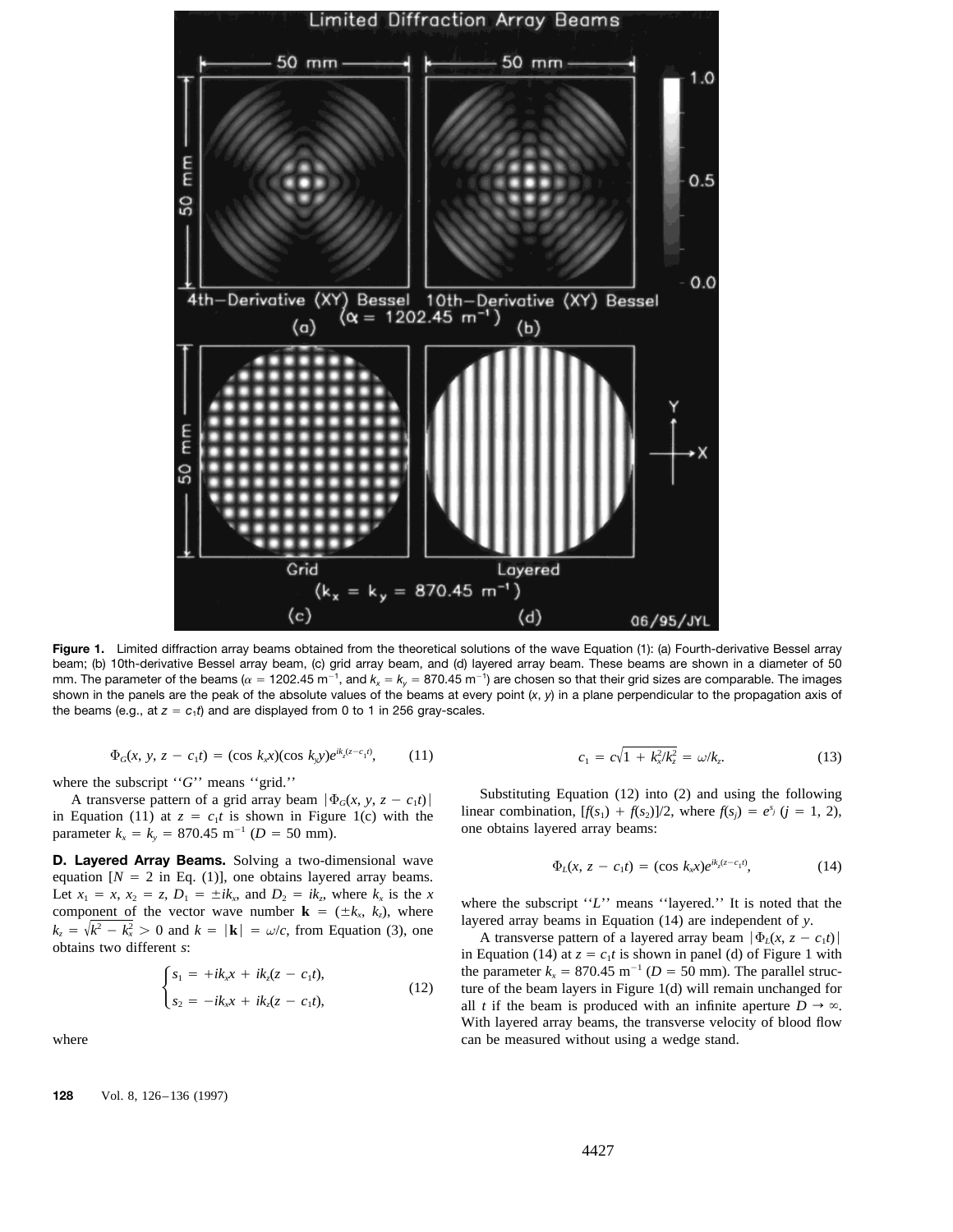

axis at  $y = 0$ . The fourth- and 10th-derivative Bessel array beams are are only approximations of the theoretical beams. Within the shown with dotted and dashed lines, respectively. The grid array denth of field (see pane shown with dotted and dashed lines, respectively. The grid array<br>beam and the layered array beam are shown with long dashed and<br>full lines. Because the parameter  $k_x$  is the same for both grid and<br>layered array beams, the

patterns of the theoretical array beams in Figure 1, line plots through the *x* axis (at  $y = 0$ ) are given in Figure 2. These plots show that as the order of derivative increases, Bessel array beams approach a grid array beam (see the changes of the intergrid distances and the magnitude of the grids of the Bessel array beams).

to produce limited diffraction array beams. Results were com- Bessel array beams, grid array beams, and layered array beams pared to those of the theoretical beams. The area given by a series are given by

Similar to a plane wave, a theoretical limited diffraction array beam given by Equation (8), (11), or (14) cannot be produced in practice because it requires an infinite aperture. However, it can be approximately produced over a large depth of field with a two-dimensional array transducer of a finite aperture and a finite number of elements. The larger the number is of elements of an array, the better the aperture weighting functions or beams are approximated. However, a two-dimensional array of a large number of elements is difficult to make. Instead of using such an and array, a synthetic array experiment [72,73] can be used to produce the array beams.

In the experiment, a small transducer of a diameter of about 1 mm was used. The transducer was broadband (its  $-6$ -dB relative bandwidth was about 80%) and its central frequency was 2.5 MHz. Because short pulses are desired for imaging, instead of a continuous-wave (CW) waveform required by Equations (8), (11), and (14), a broadband pulse with a time duration of about 1.5 cycles was used to drive the transducer. The transducer was immersed in water and scanned in a raster format firing sequentially on the positions where the elements of a two-dimensional array would exist. The distance between firings was 0.2 mm and the excitation pulse was weighted with the function, Equation (8), (11), or (14), evaluated at the distance  $z = c_1 t = 0$ , as the transducer moved from one position to another. A 0.5-mm diameter hydrophone (NTR System) was placed at a fix point some distance away from the scanning plane and the acoustic waves measured with the hydrophone were coherently summed to give the response of that point. The summation was done for those transducer positions that were within a 50-mm diameter which defined the aperture of the synthetic array. To obtain acoustic responses along a line, the position of the hydrophone was changed relative to the scanning aperture in a step of 0.2 mm.

Experiment results of the array beams and their comparison with those of the CW theoretical beams are shown in Figure 3. It is seen that the broadband or pulse wave (PW) beams do not change the intergrid distances or the parallel structures of the CW beams. This means that PW array beams can also be used for the real-time volumetric imaging and the measurement of transverse velocity of blood flow. Because the experimental **Figure 2.** Line plots of the array beams in Figure 1 through the *x* beams have a finite aperture, they have a finite depth of field and axis at  $y = 0$ . The fourth- and 10th-derivative Bessel array beams are only approxi

can be represented with a linear superposition of Bessel beams of the same phase velocity but of different orders [74,75], it has the same depth of field as the Bessel beams. The depth of field **E. Line Plots of Array Beams.** To show the details of the of a Bessel beam is given by [75,74] (derived from [1,15])

$$
Z_{\text{max}} = a \frac{1}{\sqrt{\left(\frac{c_1}{c}\right)^2 - 1}},\tag{15}
$$

**III.** EXPERIMENT where *a* is the radius of the aperture. With the parameters given In this section, a broadband synthetic array experiment was used in Figure 1 and the experiment above, the phase velocities of the

$$
c_1 = \frac{\omega}{\beta} = \frac{\omega}{\sqrt{k^2 - \alpha^2}} = 1509.99 \text{ m/s},\tag{16}
$$

$$
c_1 = \frac{\omega}{k_z} = \frac{\omega}{\sqrt{k^2 - k_x^2 - k_y^2}} = 1510.47 \text{ m/s}, \quad (17)
$$

$$
c_1 = \frac{\omega}{k_z} = \frac{\omega}{\sqrt{k^2 - k_x^2}} = 1505.21 \text{ m/s},\tag{18}
$$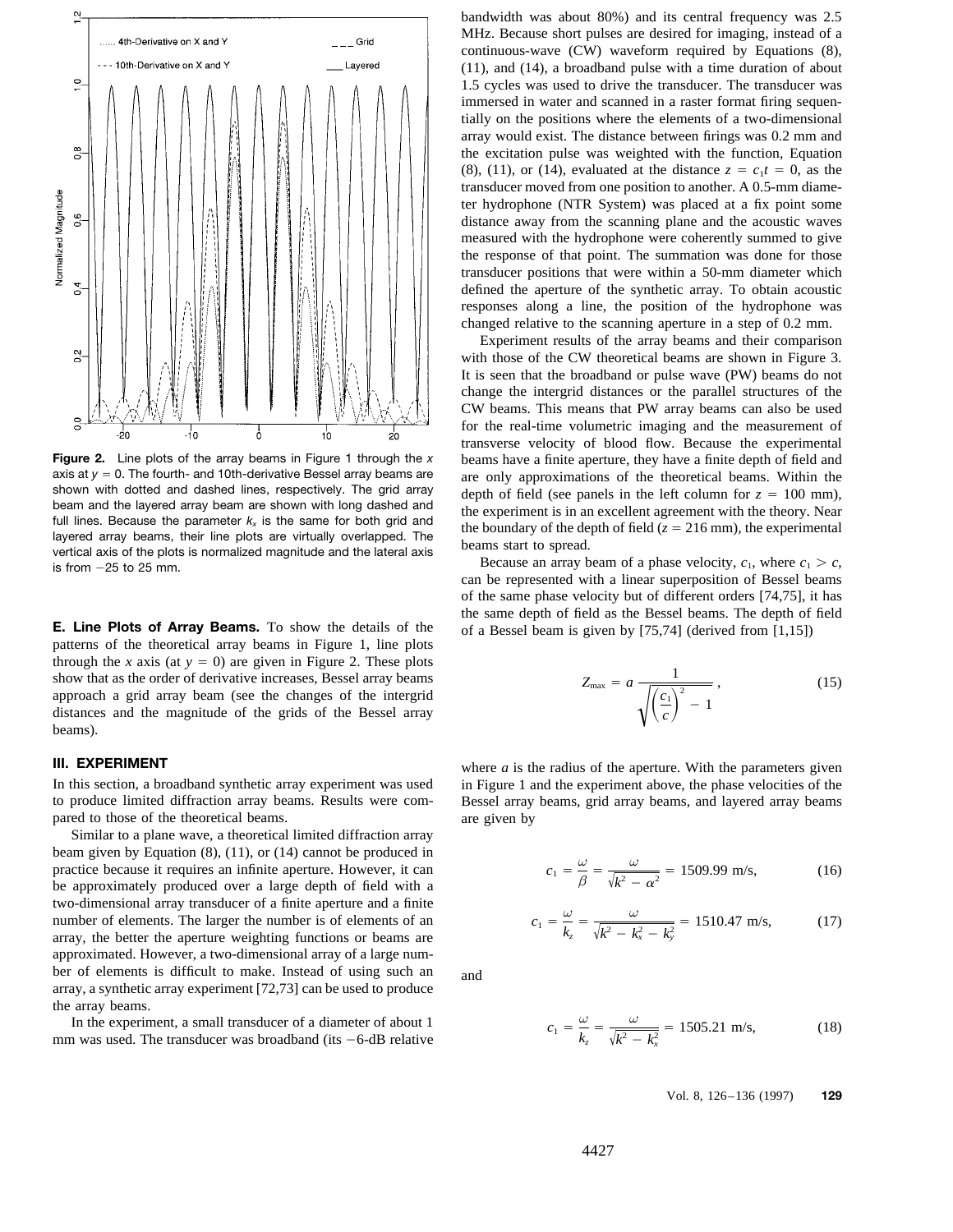

**Figure 3.** Line plots of limited diffraction array beams obtained with a broadband synthetic array experiment (full lines) at two axial distances,  $z = 100$  mm (panels in the left column) and 216 mm (panels in the right column). The plots show the peaks of the magnitudes of the beams evaluated on the *x* axis (lateral distance) at  $y = 0$ . The panels in the rows from the top to bottom correspond to the fourth- and 10th-derivative Bessel array beams, the grid array beam, and the layered array beam, respectively. For comparison, plots from Figure 2 are added accordingly (dotted lines). The vertical and the lateral axes are the same as those in Figure 2. Notice that the experiment data were obtained from  $x = 0$ to 25 mm and plots from  $x = -25$  to 0 mm were mirrored accordingly because beams should be symmetric about the *y* axis.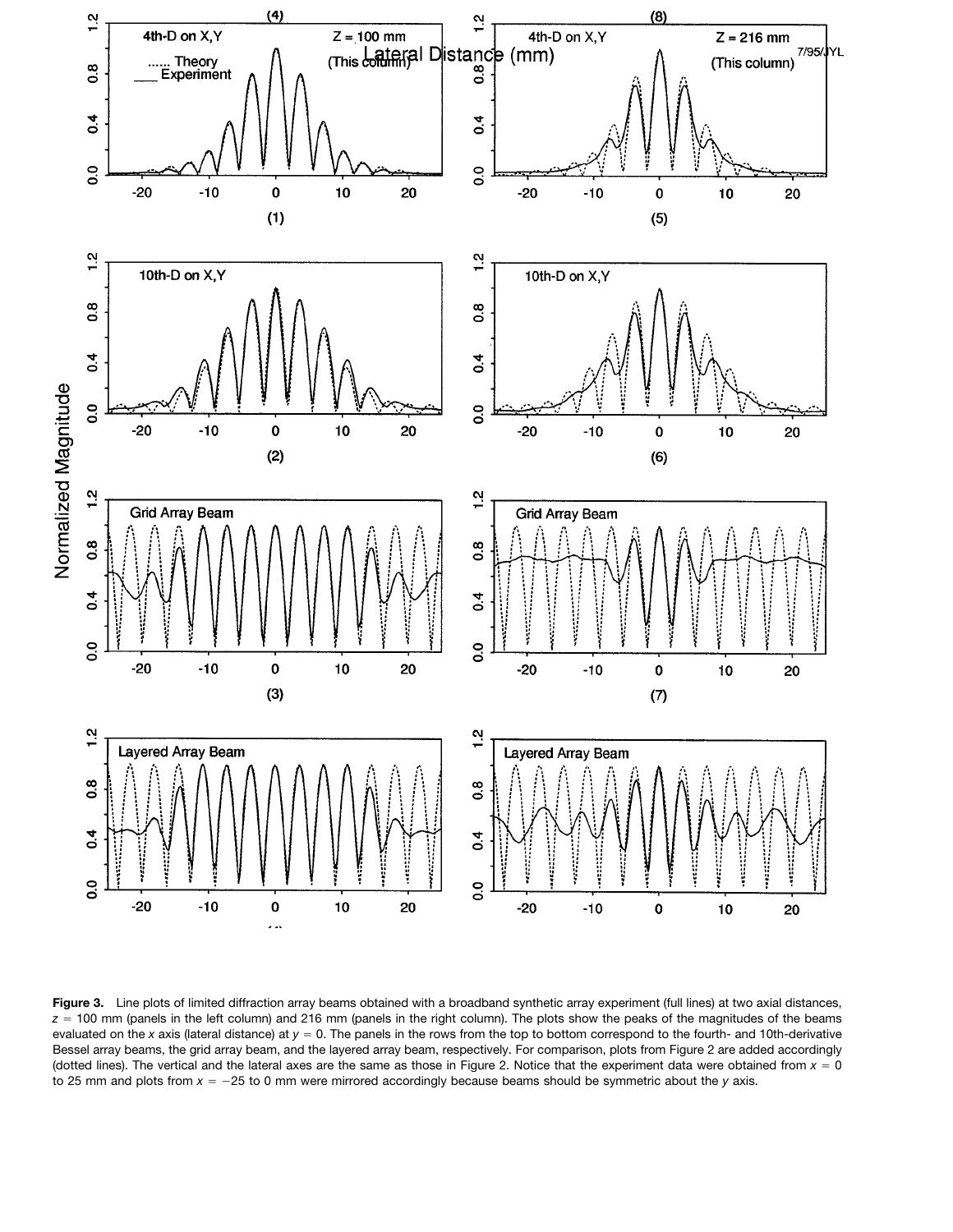respectively, resulting in depths of field of 216.28, 211.20, and 299.72 mm.

For broadband array beams, the depths of field calculated from Equation (15) are approximately true because the spectrum of the pulse used in the experiment was strongly peaked at the central frequency of 2.5 MHz. This was shown in many previous publications [3,4,7,8,15,16].

## **IV. POSSIBLE APPLICATIONS**

Limited diffraction array beams have parallel beam structures as well as a large depth of field. Therefore, they have potential applications in real-time volumetric imaging and measurement of transverse velocity of blood flow.

**A. Volumetric Imaging.** Ultrasonic volumetric imaging can be viewed as a stack of two-dimensional B-mode images. Because the speed of sound in objects such as biologic soft tissues is finite, the image frame rate of conventional B-mode scanners is limited, especially when imaging a large region of interest. In<br>volumetric imaging, the image frame rate will be further reduced real-time volumetric imaging. A two-dimensional array transducer is by the number of B-mode images stacked. Therefore, it is neces- driven with a short pulse (say, one and a half cycles) and weighted sary to apply parallel processing (beam forming) for received with (11) to produce an approximate grid array beam. Echoes returned signals. The parallel beam forming requires a simultaneous acous-<br>tic illumination of an area in which multiple receive beams are that forms multiple dynamically focused receive beams that follow the tic illumination of an area in which multiple receive beams are that forms multiple dynamically focused receive beams that follow the<br>formed [62.63] or a simultaneous transmission of multiple formatilel transmission beams. lateral resolution) (Fig. 4), they could be used to illuminate a in a raster format within a grid area in the x-y plane to increase the larger area while improving lateral resolution over a large depth density of A-lines i of field in real-time volumetric imaging.

A real-time volumetric imaging system with a grid array beam is described as follows. With a grid array beam, parallel pencil<br>beams are transmitted simultaneously to illuminate an area of<br>interest. Each pencil beam has its well-defined boarders and the<br>thickness of the beam does no ducer to a predefined depth of interest (depth of field). In receive, transducer elements can be weighted using conventional techniques to form multiple receive beams (parallel beam forming)<br>and to focus the beams dynamically with a dynamic aperture.<br> $\left[k_x v \sin \theta \left(t - \frac{-x_0}{v \sin \theta}\right)\right] e^{i(k_z v \cos \theta - \omega_0 t} e^{ik_z z_0}$  (20) Because transmit beams have a large depth of field, multiple transmissions to refocus the beams at different depths are not<br>necessary. In addition, because all beams in a grid array beam where  $\omega_0$  is the angular frequency of the received signal when v are pencil-like, they have a better lateral definition of a resolution  $v = 0$  and  $k_z = \sqrt{k_0^2 - k_x^2}$ , where  $k_0 = \omega_0/c$ .<br> *x*, where  $k_0 = \omega_0/c$ .<br> *x*, where  $k_0 = \omega_0/c$ . cell than a broad transmission beam  $[62]$  that fills up the gaps between the multiple beams of a grid array beam. A schematic of using a grid array beam in volumetric imaging is shown in Figure 4. Other array beams such as the Bessel array beams could also be used.

**B. Measurement of Transverse Velocity of Blood**<br>**Flow.** Assuming that a layered array beam is given by Equation (14), and a point receiver is moving in the  $x-z$  plane at a velocity<br>v that makes an angle  $\theta$  with the z axis, we can write the position theorems of the Fourier transform, we obtain of the receiver [31,68]

$$
\begin{cases}\n x = x_0 + vt \sin \theta \\
 z = z_0 + vt \cos \theta\n\end{cases}
$$
\n(19)



formed [62,63] or a simultaneous transmission of multiple formatilel transmission beams. The simultaneous formation of parallel<br>cused beams to cover the area. Because array beams such as grid<br>array beams are limited diffr

$$
g(\dot{r}_0, t) = \cos[k_x(x_0 + vt \sin \theta)]e^{ik_z(z_0 + vt \cos \theta) - i\omega_0 t}
$$
  
=  $\cos\left[k_x v \sin \theta \left(t - \frac{-x_0}{v \sin \theta}\right)\right]e^{i(k_z v \cos \theta - \omega_0)t}e^{ik_z z_0}$  (20)

 $\sqrt{k_0^2 - k_x^2}$ 

$$
G(\omega) = \int_{-\infty}^{\infty} g(t)e^{i\omega t} dt
$$
 (21)

we have the Fourier transform pair

$$
\cos \alpha t \leftrightarrow \pi [\delta(\omega + \alpha) + \delta(\omega - \alpha)]. \tag{22}
$$

$$
G(\tilde{r}_0, \omega) = \pi [\delta(\omega' + k_x v \sin \theta) + \delta(\omega' - k_x v \sin \theta)]e^{-i(x_0/v \sin \theta)\omega'}e^{ik_z z_0}
$$
(23)  

$$
z = z_0 + vt \cos \theta
$$

where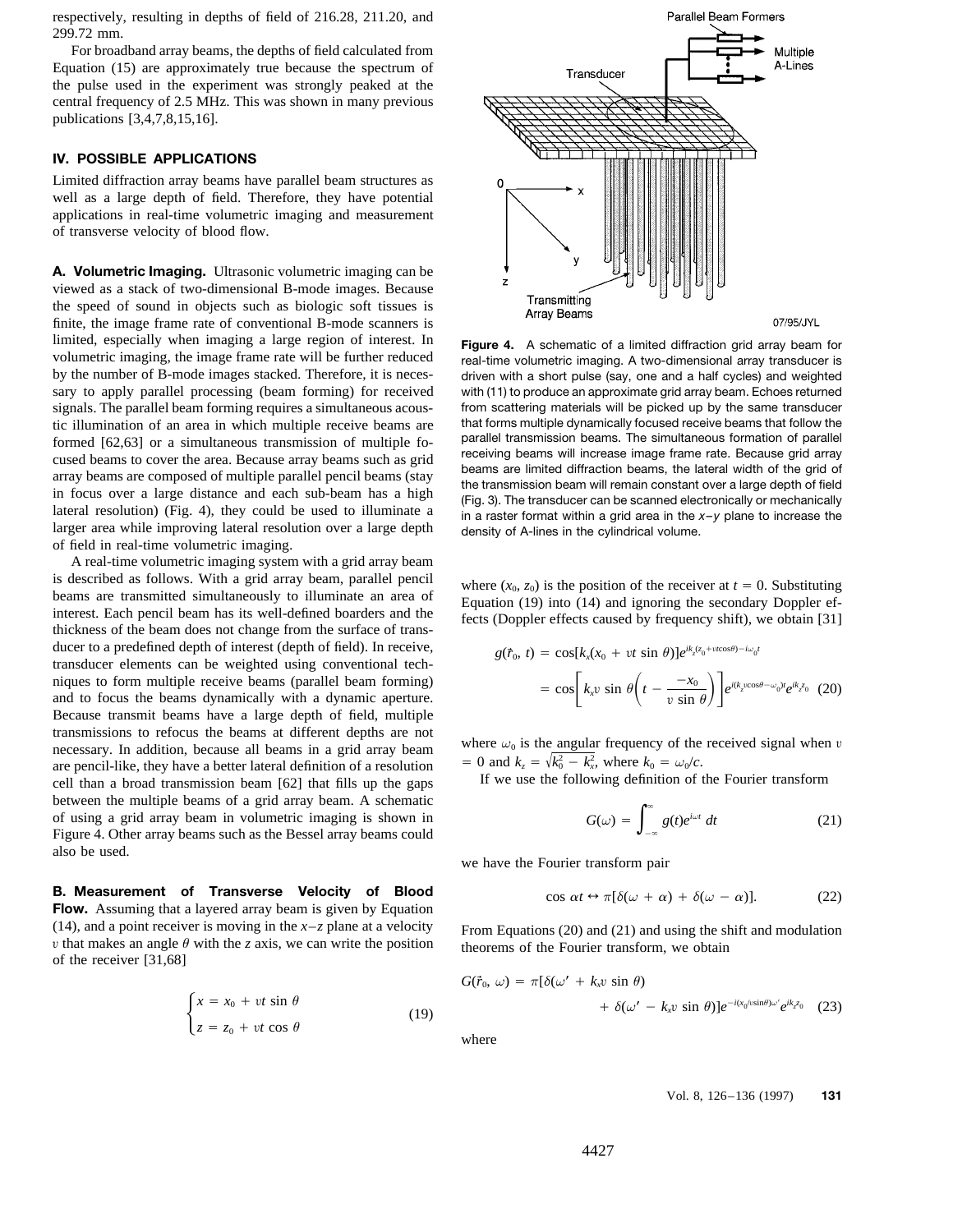$$
\omega' = \omega - (\omega_0 - k_z v \cos \theta). \tag{24}
$$

In Equations (23) and (24), we notice that  $k_x v \sin \theta$  and  $k_y v \cos \theta$  $\theta$  are frequency shifts caused by the transverse beam modulation

$$
\Phi_{Lb}(x, z - c_1 t) = (\cos^2 k_x x) e^{2ik_z z - i\omega_0 t}, \tag{25}
$$

$$
g_b(\vec{r}_0, t) = \cos^2 \left[ k_x v \sin \theta \left( t - \frac{-x_0}{v \sin \theta} \right) \right] e^{i(2k_z \cos \theta - \omega_0)t} e^{i2k_z z_0}.
$$
\n(26)

$$
G_b(\dot{r}_0, \omega) = \pi \delta(\omega') e^{i2k_z \dot{z}_0} + \frac{\pi}{2} \left[ \delta(\omega' + 2k_x v \sin \theta) + \delta(\omega' - 2k_x v \sin \theta) \right] e^{-i(x_0/v \sin \theta) \omega'} e^{i2k_z z_0} \quad (27)
$$

$$
\omega' = \omega - (\omega_0 - 2k_z v \cos \theta). \tag{28}
$$

$$
\omega = \omega_c, \tag{29}
$$

$$
\omega = \omega_c - 2k_x v \sin \theta, \tag{30}
$$

$$
\omega = \omega_c + 2k_x v \sin \theta, \tag{31}
$$

$$
\omega_c = \omega_0 - 2k_z v \cos \theta \tag{32}
$$

$$
\omega_b = 4k_x v \sin \theta. \tag{33}
$$

From Equations (32) and (33), we obtain both the velocity and since less penetration depth is required. In this case, from Equaits angle with respect to the *z* axis [31,68] tions (15) and (18), we see that the size of aperture of the trans-

$$
v = \frac{1}{2} \sqrt{\left(\frac{\omega_b}{2k_x}\right)^2 + \left(\frac{\omega_c - \omega_0}{k_z}\right)^2} \tag{34}
$$

$$
\theta = \tan^{-1} \left[ \frac{-\omega_b k_z}{2k_x(\omega_c - \omega_0)} \right]. \tag{35}
$$

of received signals and the Doppler effects, respectively.<br>
From Equation (32), we see that if  $\theta = 90^{\circ}$ ,  $\omega_c = \omega_0$  and there<br>
In Equation (14) we obtain the pulsed-echo response of a<br>
layered array beam from a point with a layered array beam, the velocity can be accurately determined from Equation  $(33)$ , because there are two peaks in the where the subscript "b" means "backscattered." Substituting<br>Equation (19) into (25), one obtains a backscattered signal from<br>a moving point scatter bandwidth of the spectrum broadening due to the<br>m modulation.<br>Measurement

as blood flow was first proposed in [68] with a conventional focused beam. The spectrum due to the transverse beam modulation has a shape of a triangle when the scatterers are near the focus. The spectrum may change with depth, but the minimum (26) and maximum frequencies of the spectrum or the bandwidth are constant for a given velocity. Theoretically, in noise-free environ-With the Fourier transform, we obtain the spectrum ment, the velocity can be determined from the maximum and minimum frequencies. Limited diffraction beams have a large  $G_k(\vec{t}_0, \omega) = \pi \delta(\omega') e^{i2kz_0} + \frac{\pi}{2} [\delta(\omega' + 2kx_0 + \omega)]$  depth of field. Therefore, their spectra have not only constant maximum and minimum frequencies, but also constant shapes over depth. When a Bessel beam is used [31], its spectrum has shoulders at the maximum and minimum frequencies. This helps to increase the accuracy of velocity measurement in a noisy envi-<br>
ronment, because shoulders can be used to determine the maximum and minimum frequencies.<br>With layered array beams, the shoulders in the spectrum of a

Bessel beam are replaced with peaks. The peaks are easier to We see that the spectrum of the pulsed-echo response of a layered locate than the shoulders in a noisy environment, and thus the array beam transducer is composed of three line spectra at a secure of the velocity measureme accuracy of the velocity measurement can be further improved. In addition, layered array beams are easier to implement in practice and can be incorporated into commercial B-scan imagers because their weightings are one dimensional and they can be produced with a linear array [Fig. 5(a)]. Computer simulations have shown that layered array beams are uncoupled between the <br>*x* (lateral) and *y* (elevation) directions. The cosine beam pattern  $(14)$  in the lateral direction is the same when the beam is focused in the elevation direction. This means that a lens or a 1.5-dimensional array can be used to focus layered array beams into a thin respectively, where line in elevation direction [Fig. 5(b)]. By using a pulse, the focused layered array beams can be used to determine the velocity of a parallel line of blood flow within a vessel that is parallel to the linear array. In practice, the position of the vessel can be is the new central frequency caused by the Doppler effects. From determined with a conventional B-mode image, and then a lay-Equations (30) and (31), we see that the distance (bandwidth) ered array beam is used to measure the transverse flow velocity between the two side-line spectra is given by without using a wedge stand. This is useful for ve without using a wedge stand. This is useful for velocity measurement of blood flow in vessels that are close and run in parallel to skin. If we are only interested in such vessels (e.g., carotid arteries), high-frequency (e.g., 10-MHz) transducers can be used, ducer can be reduced or the scaling parameter  $k<sub>x</sub>$  can be increased. A larger  $k_x$  increases the bandwidth of the spectrum broadening and thus reduces errors in velocity estimation (33). Further computer simulations and experiments with layered array beams can be done similar to those published in [31]. Better results are and expected.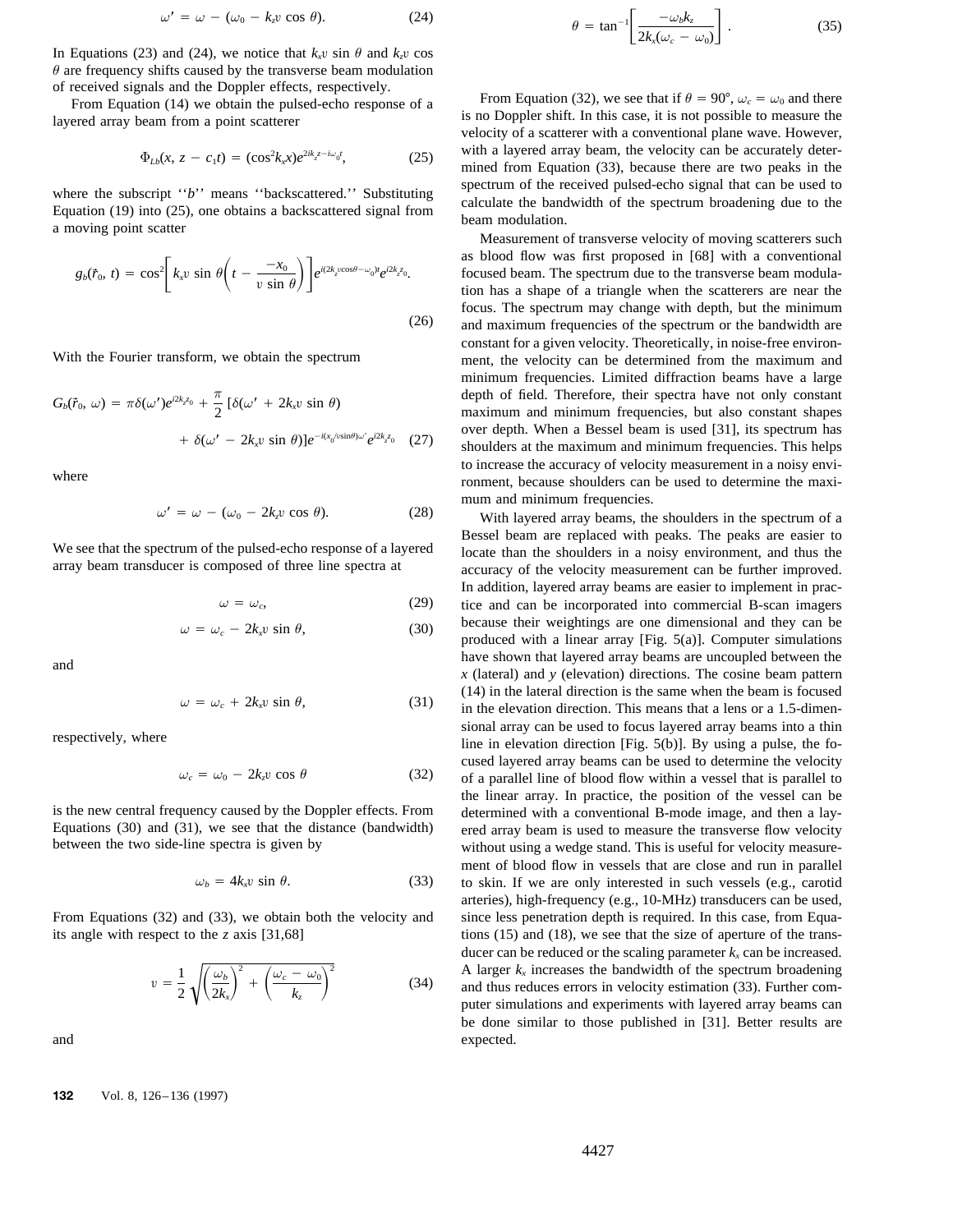

Foca Depth 套 Blood Vessel Flow Tone  $\vec{v}$ Velocity, **Burst**  $(b)$ 4/96/JYL

for the measurement of transverse velocity of blood flow. To increase the range or axial resolution, a short tone burst instead of CW wave can be used. In the elevation direction (*y* direction), the beam can be **E. Measurement of Transverse Velocity of Blood Flow.**<br>
either unfocused (a) or focused (b). With a focused beam and a short The advantages and limit

**A. Resolution.** Lateral resolution of limited diffraction array<br>beams is controlled by the scaling parameters,  $\alpha$ , for the Bessel<br>array beams (8), and  $k_x$  and  $k_y$  for the grid (11) and layered array beam is truncated beamwidth or the higher the resolution will be. However, these beamwidth or the higher the resolution will be. However, these<br>parameters must be smaller than the wave number, *k*, so that the *W*(*x*) =  $\begin{cases} 1; & |x| \le D/2 \\ 0; & \text{Otherwise} \end{cases}$  (36)<br>propagation constants,  $\beta$  (8) and *k<sub>z</sub>* Otherwise, the solutions (8), (11), and (14) will not represent a propagating wave, rather, a decayed vibration along *z* axis. Because  $k = 2\pi/\lambda$ , where  $\lambda$  is the wavelength, the maximum lateral Equation (14) should be modified by multiplying *W*(*x*). The specresolution is related to the wavelength of beams. trum of the modified layered array beams can also be obtained

depth of field if they are produced with an infinite aperture. When Apparently, the spectrum peaks in Equations (23) and (27) will these beams are produced with a finite aperture, they have a large be replaced with a sinc these beams are produced with a finite aperture, they have a large be replaced with a since depth of field. It is seen from Equation  $(15)$  that the depth of  $(36)$  is a sinc function. depth of field. It is seen from Equation  $(15)$  that the depth of field is determined by the phase velocity  $c_1$ , where  $c_1 > c$ . From Equations (16) to (18), we see that as  $c_1$  increases, the scaling **F. Production of Limited Diffraction Array Beams.** parameters  $\alpha$ ,  $k_x$ , and  $k_y$  also increase. This increases the lateral Weighting functions for limited diffraction array beams [Eqs. (8), resolution of parallel beams in an array beam [see Eqs.  $(8)$ ,  $(11)$ ,  $(11)$ , and  $(14)$ ] can be approximated by stepwise functions of

and (14)]. If  $c_1 \rightarrow \infty$ , the lateral resolution will be the highest, but the depth of field will be zero. If  $c_1 \rightarrow c$ , the scaling parameters must be zero and the array beams are actually a truncated plane wave propagating along the *z* axis [see Eqs.  $(8)$ ,  $(11)$ , and  $(14)$ ]. In this case, Equation (15) should be replaced with the Rayleigh distance [35].

**C. Sidelobes.** Array beams are composed of multiple parallel beams and their side lobes may be as large as the main lobe. However, in real-time volumetric imaging, multiple beams in transmission are required for subsequent parallel receive beam forming. Compared to broad diverging transmit beams [62–65], array beams may increase lateral resolution and have smaller energy in ''side lobes'' (there are gaps between parallel beams). In addition, array beams have the advantage of a large depth of field compared to conventional focused beams. ''Side lobes'' in layered array beams are useful in the measurement of the transverse velocity of blood flow.

**D. Volumetric Imaging.** Compared to two-dimensional Bmode imaging, volumetric imaging systems are much more complicated. A two-dimensional array transducer of a large number of elements is usually required. The electronics that associate with the array transducer are also very complex because a large number of channels in both transmission and reception is needed. The complexity increases further with the number of parallel beam formers in reception. In addition, there are other complexities, too, such as, huge amount of data coming from the beamforming system need to be processed, stored, and displayed effec-Figure 5. A schematic of a limited diffraction layered array beam<br>[formed by a cosine weighting (14) in the x direction of a linear array] [formula may be solved in the future as the technologies for two-<br>for the measureme

either unfocused (a) or focused (b). With a focused beam and a short<br>pulse, a thin line within the vessel can be defined, and thus the velocity<br>profile in a vessel can be measured.<br>to those of Bessel beams given in [31]. H beams have additional advantages discussed in the Possible Applications section, such as that there are peaks at the maximum and minimum frequencies of the spectrum and they can be imple- **V. DISCUSSION**

$$
W(x) = \begin{cases} 1; & |x| \le D/2 \\ 0; & \text{Otherwise} \end{cases}
$$
 (36)

because the multiplication of a function in the spatial domain is **B. Depth of Field.** Limited diffraction beams have an infinite equivalent to the convolution in its spatial frequency domain.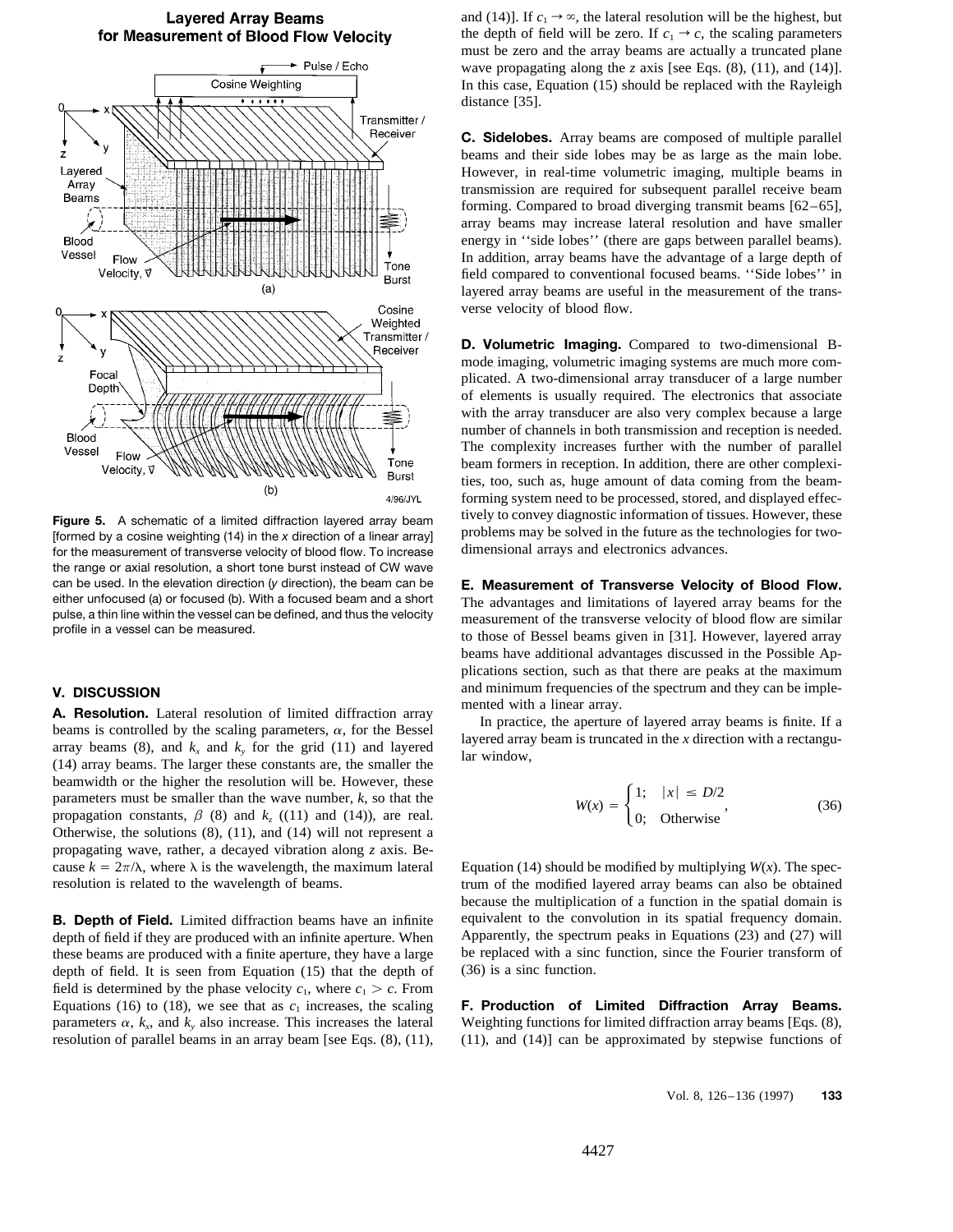infinite number of elements is needed. In practice, the weighting dimensional array can be used to focus the beam in the *y* direction. functions can be approximated with an array of fewer elements. According to the Nyquist sampling theorem, the sampling fre- **G. More Limited Diffraction Beams.** Limited diffraction quency of an aperture weighting function should be at least twice array beams are only examples of new limited diffraction beams. that of the maximum frequency of the function [76]. In the case The solution (2) of the wave equation is quite general and its of the grid and layered array beams, the highest spatial frequency linear combination over free parameters [9,15] may produce more along the *x* and *y* axes is determined by  $k_x$  and  $k_y$  [see Eqs. beams that have practical applications. (11) and (14)], respectively. Therefore, if the minimum sampling frequency required by the Nyquist theorem is used, the number **H. Future Studies.** Detailed studies (resolution and contrast) of elements of transducer arrays for producing the array beams of volumetric imaging systems with limited diffraction array shown in Figure 1(c) and 1(d) can be as few as 145 and 13, beams can be further studied with computer simulations. Applicarespectively, resulting in an alternating phase weighting used tions of layered array beams for the measurement of transverse previously in the production of Bessel beams [8]. Although the velocity of blood flow will be investigated in experiment. Other stepwise weightings may have some effects on beams in the near applications of the new beams will be explored. field of individual elements of the transducer arrays, the cosine beam patterns will be recovered in their far field. This is evi- **VI. CONCLUSION** denced in [8]. As the sampling frequency is increased from the New limited diffraction beams that are called array beams have minimum frequency (number of elements of a transducer array been developed. These beams are composed of multiple parallel<br>is increased [5]), the influence of stepwise weighting will be beams and have an infinite denth of f is increased [5]), the influence of stepwise weighting will be beams and have an infinite depth of field when produced with an diminished quickly because the near-field distance of individual infinite aperture. Even if wit element decreases with the square of the aperture size of the depth of field. In addition to theory, a synthetic array experiment element.

With the analysis above, a two-dimensional array of 145 ele-<br>ments can be used to produce the grid array beam in Figure 1(c). with a broadband pulse. The new beams may have potential Such array can be used in a real-time volumetric imaging system applications in volumetric imaging and the measurement of transwhere 145 parallel pencil beams are transmitted simultaneously verse velocity of blood flow. and the same number of parallel dynamically focused beams that follow the transmitting beams is formed in reception. To increase **ACKNOWLEDGMENTS** the line density within the large aperture (50 mm in diameter), The author thanks Elaine the me density within the large aperture (50 mm in diameter),<br>the author thanks Elaine C. Quarve for secretarial assistance.<br>the two-dimensional array can be scanned electronically (similar<br>to the scan in a commercial line number of elements) or mechanically in a raster format within a grid area. If 10 A-lines between parallel beams are added, the **REFERENCES** line density of the cylindrical volume (Fig. 4) will be increased From 145 to about 14,500. The suggested system will have a high<br>
image frame rate (30 frame/s) over a distance of 25 cm. Although<br>
image frame rate is increased 145 times in this system, the same<br>
number of receive beam fo aging system will be very complex. Currently, only a system that beam forming,'' *Ultrason. Med. Biol.* **20,** 403–428 (1994). has 16 parallel beam formers, each of which has 64 channels, 4. J.-Y. Lu and J. F. Greenleaf, "Diffraction-limited beams and their

time volumetric imaging system that has a constant transverse<br>
resolution could be constructed by combing the dynamic aperture<br>
technique [48] with the dynamically focused reception that main-<br>
tains a constant f-number ev

From Figure 1(d), it is seen that the construction of a trans- 7. J.-Y. Lu and J. F. Greenleaf. "Pulse-echo imaging using a nondifducer for the layered array beam can be simplified if the minimum fracting beam transducer," *Ultrason. Med. Biol.* **17**, 265–281 (1991).<br>
sampling frequency required by the Nyquist theorem is chosen. 8. J.-Y. Lu and J. F. sampling frequency required by the Nyquist theorem is chosen. 8. J.-Y. Lu and J. F. Greenleaf. "Ultrasonic nondiffracting transducer To produce the lavered array beam in Figure 1(d) 13 elements for medical imaging," IEEE T To produce the layered array beam in Figure 1(d), 13 elements<br>
may be sufficient. This can be done by weighting the output of<br>
the array alternatively in phase in both transmit and receive.<br>
Because layered array beams (14 direction is equal or larger than that in the *x* direction (Fig. 5). *Control* **42,** 850–853 (1995). Because the beam patterns in *x* and *y* directions are actually 11. J.-Y. Lu, "Construction of limited diffraction beams with Bessel

infinite fine steps. This means that a two-dimensional array of an decoupled for layered array beams, a lens or a one-and-a-half

infinite aperture. Even if with a finite aperture, they have a large ment.<br>With the analysis above, a two-dimensional array of 145 ele-<br>was performed to produce these beams. The experiment results<br>with the theory even if the beams are produced with a broadband pulse. The new beams may have potential

- 
- 
- 3. J.-Y. Lu, H.-H. Zou, and J. F. Greenleaf. ''Biomedical ultrasound
- has been reported [63].<br>
Hecause orid array beams have a large denth of field a real-<br>
New Developments in Ultrasonic Transducers and Transducer Sys-<br>
New Developments in Ultrasonic Transducers and Transducer Sys-Because grid array beams have a large depth of field, a real-<br> *New Developments in Ultrasonic Transducers and Transducer Sys-*<br> *tems.* F. L. Lizzi, Ed., Proceedings SPIE, Vol. 1733, Bellingham,
	-
- the point spread function of such system will be depth indepen-<br>dent.<br>Plenum Press, New York, 1996, pp. 191–196.
	-
	-
	-
	-
	-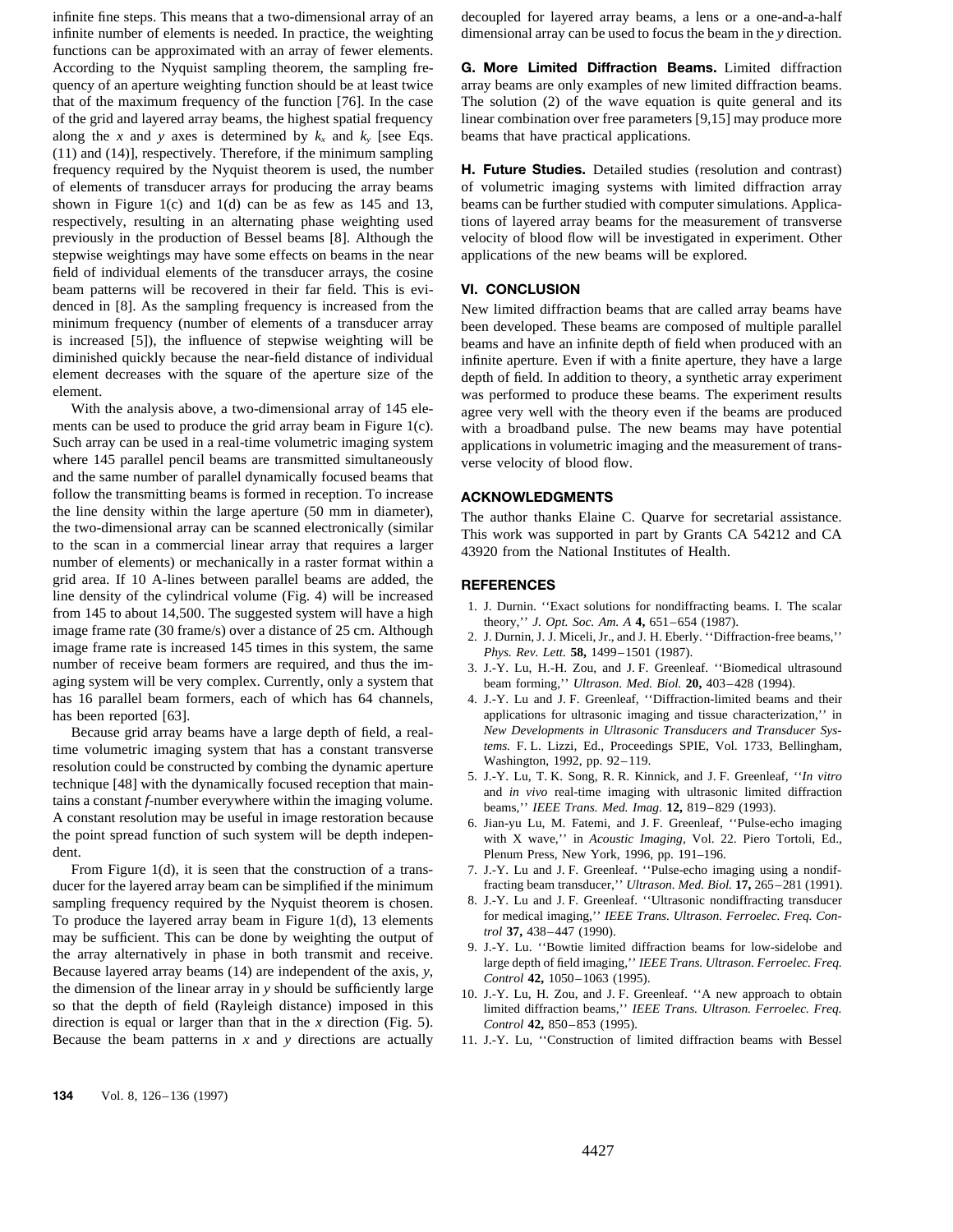95CH35844, Vol. 2, 1995, pp. 1393–1397. analysis and synthesis,'' *J. Opt. Soc. Am. A* **6,** 150–152 (1989).

- Gu, Eds., Plenum Press, New York. 1993, pp. 331–343. and 3.
- 13. H.-H. Zou, J.-Y. Lu, and J. F. Greenleaf. ''Obtaining limited diffrac- 36. J. H. McLeod. ''The Axicon: A new type of optical element,'' *J.* tion beams with the wavelet transform,'' in *IEEE 1993 Ultrasonics Opt. Soc. Am.* **44,** 592–597 (1954).
- 14. J.-Y. Lu and J. F. Greenleaf. ''Effect on *J*<sup>0</sup> nondiffracting beam of axicon: A device for focusing over a large depth,'' *J. Acoust. Soc.* deleting central elements of *J*<sup>0</sup> annular array transducer,'' *Ultrason. Am.* **54,** 1628–1630 (1973). *Imag.* **13,** 203 (1991) (abstr.). 38. F. S. Foster, M. S. Patterson, M. Arditi, and J. W. Hunt. ''The conical
- tions to free-space scalar wave equation and their finite aperture real- *Ultrason. Imag.* **3,** 62–82 (1981). izations,'' *IEEE Trans. Ultrason. Ferroelec. Freq. Control* **39,** 19– 39. M. Moshfeghi. ''Sidelobe suppression in annular array and axicon 31 (1992). imaging systems,'' *J. Acoust. Soc. Am.* **83,** 2202–2209 (1988).
- 
- 17. T. K. Song, J.-Y. Lu, and J. F. Greenleaf. ''Modified X waves with 637. improved field properties,'' *Ultrason. Imag.* **15,** 36–47 (1993). 41. M. S. Patterson and F. S. Foster. ''Acoustic fields of conical radia-
- nondiffracting X waves,'' in *IEEE 1991 Ultrasonics Symposium Pro-* (1982). *ceedings,* 91CH3079-1, Vol. 2, 1991, pp. 1155–1159. 42. J. P. Wild. ''A new method of image formation with annular apertures
- transducers for limited diffraction beams,'' *IEEE Trans. Ultrason.* 509 (1965). *Ferroelec. Freq. Control* **41,** 724–739 (1994). 43. C. B. Burckhardt, P. A. Grandchamp, and H. Hoffmann, ''Methods
- *Symposium Proceedings,* 92CH3118-7, Vol. 1, 1992, pp. 603–607. 391–413.
- *Control* **40,** 735–746 (1993). York, 1973, pp. 283–316.
- 
- 23. J.-Y. Lu and J. F. Greenleaf. ''Sidelobe reduction of nondiffracting pp. 11–15 (1975). pulse-echo images by deconvolution,'' *Ultrason. Imag.* **14,** 203 46. A. Macovski and S. J. Norton, ''High-resolution B-scan systems using
- 24. J.-Y. Lu and J. F. Greenleaf, ''Comparison of sidelobes of limited Plenum Press, New York, 1975, pp. 121–143. diffraction beams and localized waves,'' in *Acoustic Imaging,* Vol. 47. R. A. Harris, D. H. Follett, M. Halliwell, and P. N. T. Wells. ''Ulti-
- 25. J.-Y. Lu and J. F. Greenleaf. ''Experiment of imaging contrast of **17,** 547–558 (1991). *J*<sup>0</sup> Bessel non-diffracting beam transducer,'' *J. Ultrasound Med.* 48. D. R. Dietz, S. I. Parks, and M. Linzer. ''Expanding-aperture annular **11(Suppl.),** S43 (1992) (abstr.). array,'' *Ultrason. Imag.* **1,** 56–75 (1979).
- 26. J.-Y. Lu and J. F. Greenleaf. ''Simulation of imaging contrast of 49. J. N. Brittingham. ''Focus wave modes in homogeneous Maxwell's nondiffracting beam transducer,'' J. Ultrasound Med. 10(Suppl.), S4 equations: Transv (1991) (abstr.). (1983).
- ducer for tissue characterization,'' in *IEEE 1990 Ultrasonics Sympo-* plex source locations,'' *J. Math. Phys.* **26,** 861–863 (1985). *sium Proceedings,* 90CH2938-9, Vol. 2, 1990, pp. 795–798. 51. R. W. Ziolkowski, D. K. Lewis, and B. D. Cook. ''Evidence of local-
- depth-independent resolution in NDE with limited diffraction 52. A. M. Shaarawi, I. M. Besieris, and R. W. Ziolkowski. ''Localized
- 29. D. K. Hsu, F. J. Margetan, and D. O. Thompson. ''Bessel beam ultra- waveguide,'' *J. Appl. Phys.* **65,** 805–813 (1989). sonic transducer: fabrication method and experimental results," *Appl.* 53. I. M. Besieris, A. M. Shaarawi, and R. W. Ziolkowski. "A bidirec-
- 30. J. A. Campbell and S. Soloway. ''Generation of a nondiffracting scalar wave equation,'' *J. Math. Phys.* **30,** 1254–1269 (1989). beam with frequency independent beam width,'' *J. Acoust. Soc. Am.* 54. E. Heyman, B. Z. Steinberg, and L. B. Felsen. ''Spectral analysis of
- 31. J.-Y. Lu, X.-L. Xu, H. Zou, and J. F. Greenleaf. ''Application of 55. J. V. Candy, R. W. Ziolkowski, and D. K. Lewis. ''Transient waves: *Ferroelec. Freq. Control* **42,** 649–662 (1995). (1990).
- 32. R. W. Ziolkowski. ''Localized transmission of electromagnetic en- 56. J. V. Candy, R. W. Ziolkowski, and D. K. Lewis. ''Transient wave
- 33. J. Ojeda-Castaneda and A. Noyola-Iglesias. ''Nondiffracting wave- *Soc. Am.* **88,** 2235–2247 (1990). fields in grin and free-space,'' *Microwave Optic. Technol. Lett.* **3,** 57. R. W. Ziolkowski and D. K. Lewis. ''Verification of the localized
- bases,'' in *IEEE 1995 Ultrasonics Symposium Proceedings,* 34. G. Indebetow. ''Nondiffracting optical fields: Some remarks on their
- 12. J.-Y. Lu and J. F. Greenleaf, ''Formation and propagation of limited 35. G. S. Kino, *Acoustic Waves: Devices, Imaging, and Analog Signal* diffraction beams,'' in *Acoustic Imaging,* Vol. 20. Y. Wei and B.-L. *Processing* (Prentice-Hall, Englewood Cliffs, NJ), 1987, Chapters 2
	-
	- *Symposium Proceedings,* 93CH3301-9, Vol. 2, 1993, pp. 1087–1090. 37. C. B. Burckhardt, H. Hoffmann, and P. A. Grandchamp. ''Ultrasound
- 15. J.-Y. Lu and J. F. Greenleaf. ''Nondiffracting X waves—exact solu- scanner: A two transducer ultrasound scatter imaging technique,''
	-
- 16. J.-Y. Lu and J. F. Greenleaf. ''Experimental verification of nondif- 40. M. S. Patterson, F. S. Foster, and D. Lee, ''Sidelobe and speckle fracting X waves,'' *IEEE Trans. Ultrason. Ferroelec. Freq. Control* reduction for an eight sector conical scanner,'' in *IEEE 1981 Ultra-***39,** 441–446 (1992). *sonics Symposium Proceedings,* 81CH1689-9, Vol. 2, 1981, pp. 632–
- 18. J.-Y. Lu and J. F. Greenleaf. ''Theory and acoustic experiments of tors,'' *IEEE Transactions on Sonics and Ultrasonics* **SU-29,** 83–92
- 19. J.-Y. Lu and J. F. Greenleaf. ''A study of two-dimensional array and application in radio astronomy,'' *Proc. Royal Soc. A* **286,** 499–
- 20. J.-Y. Lu and J. F. Greenleaf, ''Steering of limited diffraction beams for increasing the lateral resolution of B-scan,'' in *Acoustic Hologra*with a two-dimensional array transducer," in *IEEE 1992 Ultrasonics phy, Vol. 5. P. S. Green, Ed., Plenum Press, New York, 1973, pp.*
- 21. J.-Y. Lu and J. F. Greenleaf. ''Sidelobe reduction for limited diffrac- 44. D. Vilkomerson, ''Acoustic imaging with thin annular apertures,'' in tion pulse-echo systems,'' *IEEE Trans. Ultrason. Ferroelec. Freq. Acoustic Holography,* Vol. 5. P. S. Green, Ed., Plenum Press, New
- 22. J.-Y. Lu and J. F. Greenleaf, ''A study of sidelobe reduction for 45. C. B. Burckhardt, P.-A. Grandchamp, and H. Hoffmann. ''Focussing limited diffraction beams,'' in *IEEE 1993 Ultrasonics Symposium* ultrasound over a large depth with an annular transducer—an alterna-*Proceedings,* 93CH3301-9, Vol. 2, 1993, pp. 1077–1082. tive method,'' *IEEE Transactions on Sonics and Ultrasonics* **SU-22,**
	- (1992) (abstr.). a circular array,'' in *Acoustic Holography,* Vol. 6. N. Booth, Ed.,
	- 21. J. P. Jones, Ed., Plenum Press, New York. 1995, pp. 145–152. mate limits in ultrasound imaging resolution,'' *Ultrasound Med. Biol.*
		-
		- equations: Transverse electric mode," *J. Appl. Phys.* **54,** 1179–1189
- 27. J.-Y. Lu and J. F. Greenleaf, ''Evaluation of a nondiffracting trans- 50. R. W. Ziolkowski. ''Exact solutions of the wave equation with com-
- 28. J.-Y. Lu and J. F. Greenleaf. ''Producing deep depth of field and ized wave transmission,'' *Phys. Rev. Lett.* **62,** 147–150 (1989).
	- beams,'' *Ultrason. Imag.* **15,** 134–149 (1993). energy pulse train launched from an open, semi-infinite, circular
	- *Phys. Lett.* **55,** 2066–2068 (1989). tional traveling plane wave representation of exact solutions of the
	- **88,** 2467–2477 (1990). focus wave modes,'' *J. Opt. Soc. Am. A* **4,** 2081–2091 (1987).
	- Bessel beam for Doppler velocity estimation,'' *IEEE Trans. Ultrason.* Reconstruction and processing,'' *J. Acoust. Soc. Am.* **88,** 2248–2258
	- ergy,'' *Phys. Rev. A.* **39,** 2005–2033 (1989). estimation: A multichannel deconvolution application,'' *J. Acoust.*
	- 430–433 (1990). wave transmission effect,'' *J. Appl. Phys.* **68,** 6083–6086 (1990).